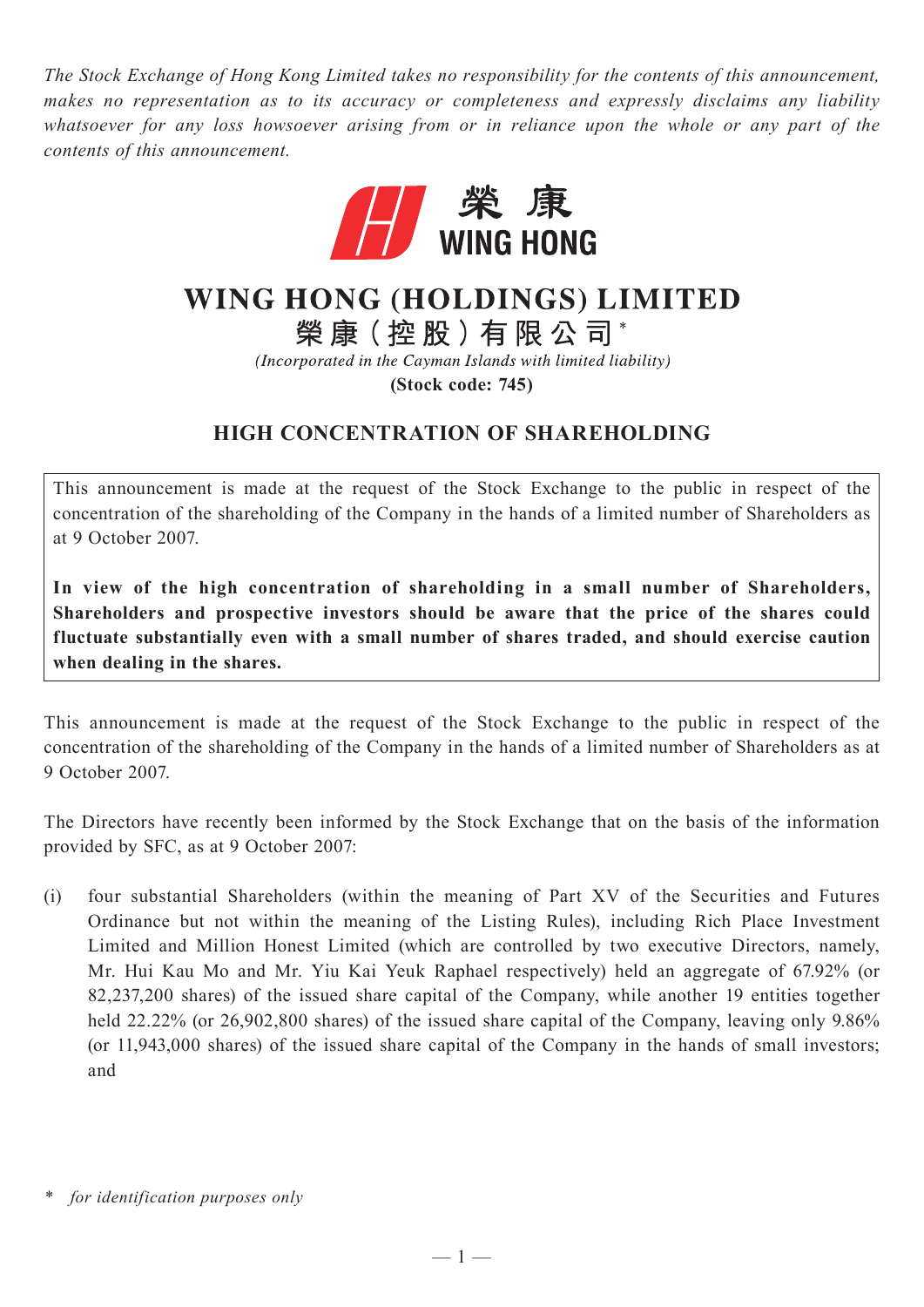(ii) upon announcement made by the Company dated 5 October 2007 in relation to an intended investment of 65% interest into a PRC LCD media display company and resumption of trading on 8 October 2007, the share price of the Company increased 600%, from HK\$2.7 on 24 September 2007 to HK\$18.9 on 11 October 2007, with an increased average daily turnover of 3,452,975 shares as compared with an average daily turnover of 2,132,700 shares in the last 10 trading days before the suspension of trading of shares in the Company pending the release of the said announcement. As at 31 October 2007, the share price of the Company closed at HK\$21.1.

The Directors wish to clarify that as the above information is provided by the SFC, the Company is not in a position to verify or comment on the accuracy of such information.

The Company published several announcements pursuant to Note 2 to Rule 13.10 of the Listing Rules in view of the unusual share price or trading volume, or a combination of two, on 10 October 2007, 12 October 2007 and 24 October 2007 respectively.

To the best knowledge of the Directors,

- (i) Rich Place Investment Limited was interested in 60,811,856 shares, representing 50.22% of the issued share capital of the Company as at 9 October 2007, with its shareholding as at 9 October 2007 being the same as its shareholding as at the date of this announcement;
- (ii) Million Honest Limited was interested in 6,805,344 shares, representing 5.62% of the issued share capital of the Company as at 9 October 2007, with its shareholding as at 9 October 2007 being the same as its shareholding as at the date of this announcement;
- (iii) Based on the latest disclosure of interest filings, Mr. Ivan Chin was interested in 10,492,000 shares, representing 8.67% of the issued share capital of the Company as at 9 October 2007, with its shareholding as at 9 October 2007 being the same as its shareholding as at the date of this announcement;
- (iv) There were three substantial Shareholders (with in the meaning of Part XV of the Securities and Futures Ordinance but not within the meaning of the Listing Rules) as at 9 October 2007, based on the latest disclosure of interest filings, held an aggregate of 64.51% (or 78,109,200 shares) of the issued share capital of the Company;
- (v) United Century Limited, which is controlled by Mr. Hui Chi Yung, is a connected person of Mr. Hui Chi Yung and Mr. Hui Kau Mo (directors of the Company), was interested in 4,862,800 shares, representing 4.02% of the issued share capital of the Company as at 9 October 2007, was included in the 19 entities, with its shareholding as at 9 October 2007 being the same as its shareholding as at the date of this announcement; and
- (vi) So far as the Directors are aware and after making all reasonable enquiries and based on the existing information available to Directors, save as disclosed above, the Directors confirm that none of the 19 entities mentioned above was as at 9 October 2007, or is as at the date of this announcement, (a) a connected person of the Company or (b) related to or connected with any of the connected persons of the Company.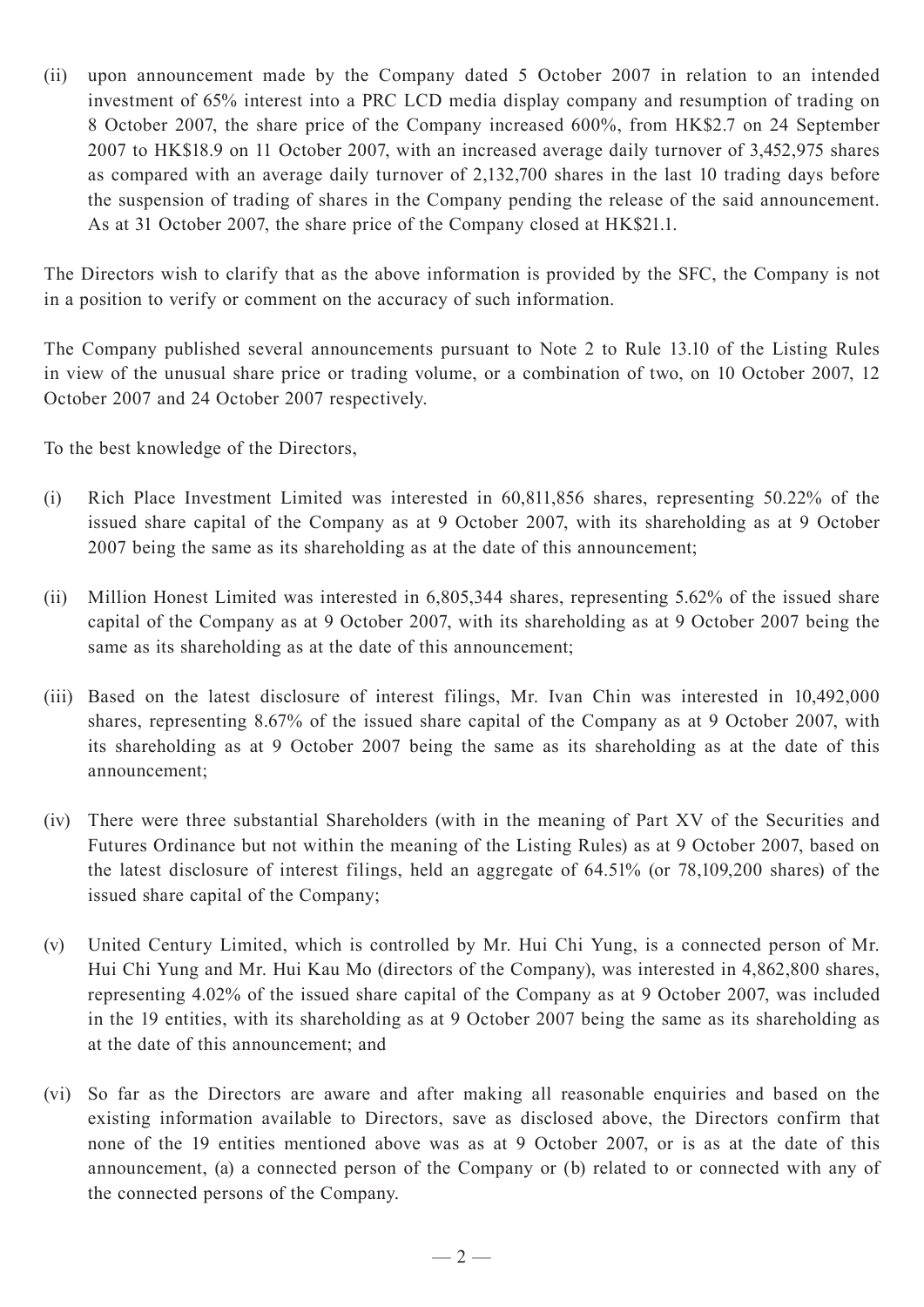The price of the shares was traded upwards from HK\$2.7 on 24 September 2007 to HK\$18.9 on 11 October 2007. Save as disclosed in our announcement dated 5 October 2007 in relation to a very substantial acquisition, we confirm that there are no negotiations or agreements relating to intended acquisitions or realisations which are discloseable under rule 13.23, neither is the Board aware of any matter discloseable under the general obligation imposed by rule 13.09, which is or may be of a pricesensitive nature.

To the best knowledge of the Directors after making appropriate enquiries and based on the existing information available to Directors, the Directors confirm that in their opinion:

- (i) sufficient shares were as at 9 October 2007, and are as at the date of this announcement, held by the public; and
- (ii) the Company has maintained the public float of 25% at all times in compliance with Rule 8.08 of the Listing Rules.

As the concentration of the Company's public float was in the hands of a limited number of public shareholders on 9 October 2007, the Company is making this announcement to keep the market informed.

**In view of the high concentration of shareholding in a small number of shareholders, shareholders and prospective investors should be aware that the price of the shares could fluctuate substantially even with a small number of shares traded, and should exercise caution when dealing in the shares.**

## **DEFINITIONS**

| "Board"            | the board of Directors                                                                                                                                                                             |
|--------------------|----------------------------------------------------------------------------------------------------------------------------------------------------------------------------------------------------|
| "Company"          | Wing Hong (Holdings) Limited, a company incorporated in the Cayman<br>Islands with limited liability and the issued ordinary shares of which are<br>listed on the main board of the Stock Exchange |
| "connected person" | has the same meaning ascribed to it under the Listing Rules                                                                                                                                        |
| "Directors"        | the directors of the Company                                                                                                                                                                       |
| "Group"            | the Company and its subsidiaries                                                                                                                                                                   |
| "Listing Rules"    | The Rules Governing the Listing of Securities on the Stock Exchange                                                                                                                                |
| "SFC"              | the Securities and Futures Commission                                                                                                                                                              |
| "Shareholders"     | the shareholders of the Company                                                                                                                                                                    |
| "Stock Exchange"   | The Stock Exchange of Hong Kong Limited                                                                                                                                                            |